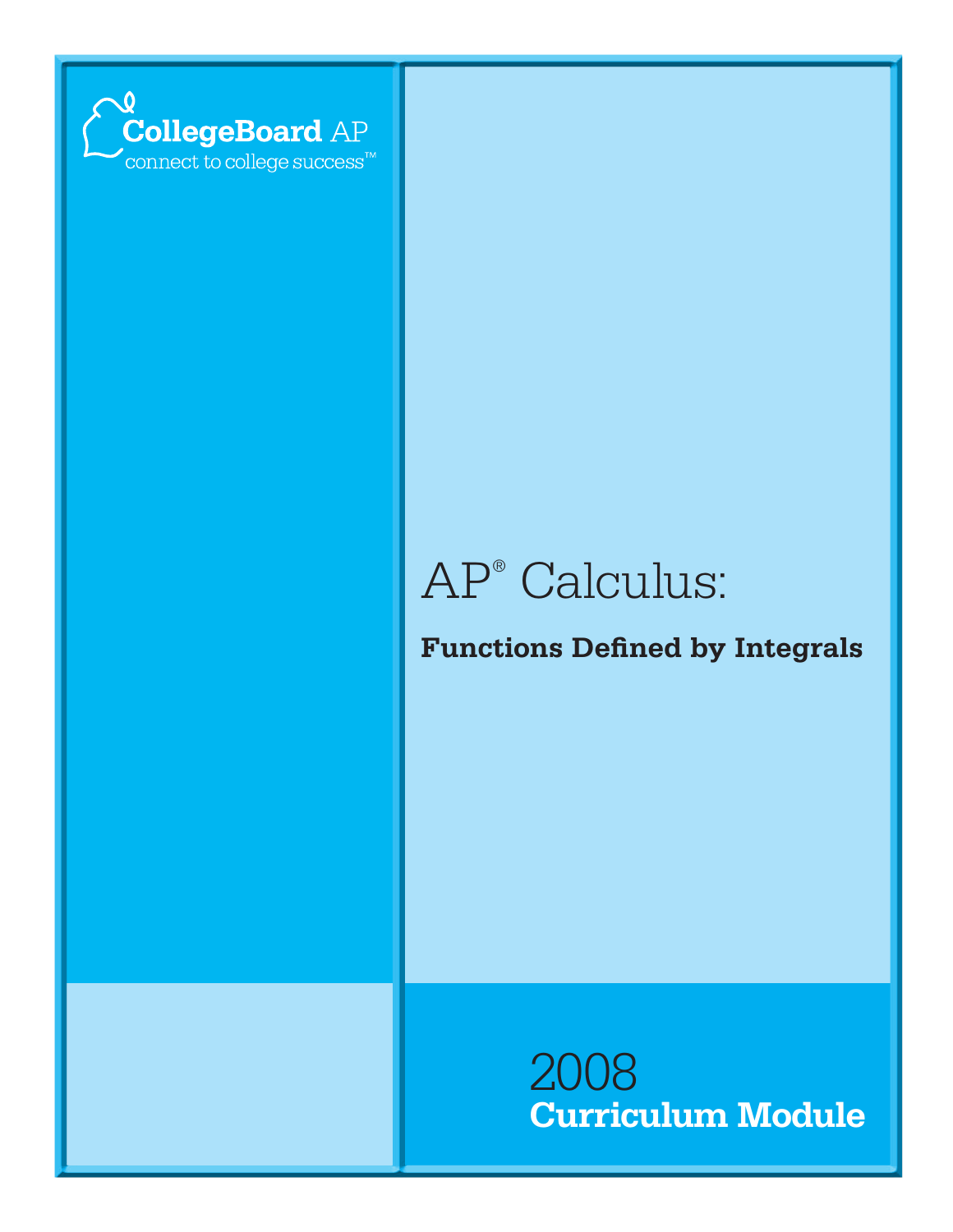# AP Calculus

# **Functions Defined by Integrals**

Scott Pass *John H. Reagan High School Austin, TX* 

Reasoning from the graph of the derivative function *f* in order to obtain information about the behavior of the function *F* defined by  $F(x) = \int_a^x f(t) dt$  has been a challenging task for students in many recent AP Examination questions. Since working with functions defined by integrals requires an understanding of the Second Fundamental Theorem of Calculus, this lesson begins with activities in which students discover and explore this theorem; it then moves on to its main theme of obtaining information about the function *F* from the graph of the derivative function *f.* 

# **Introducing the Topic**

Consider the following example. Let

 $F(x) = \int_2^x f(t) dt$  $\int_2^x f(t) dt$ , where the graph of  $f(t)$  is shown at right. Notice that  $F(x)$  is a function, but that it is not represented in a form familiar to students in their first calculus course. The example given is often overwhelming for a student for a variety of reasons: it is written in terms of an integral, it is difficult to keep straight the difference between  $f$  and  $F$ , and  $f(t)$  is



unknown. I know in my first attempts to solve problems with functions given in this representation I wished I had a formula for  $f(t)$  in order to simplify the problem. But students should be able to do more with a function given in this form than reduce it to a simpler case. In the three worksheets that follow I hope to show ways to develop student understanding of functions defined by integrals by connecting students' prior calculus experience to this topic.

So what can calculus students do with functions by the time they reach their study of definite integrals? They should be able to find points on the graph of the function, certainly, and analyze the function using various derivatives, and in general think about the function using multiple representations. The challenge for AP Calculus teachers is to familiarize their students with the representation,  $F(x) = \int_2^x f(t) dt$  $\int_2^x f(t) dt$  , and then build upon the connections between this representation and what the student already understands of calculus.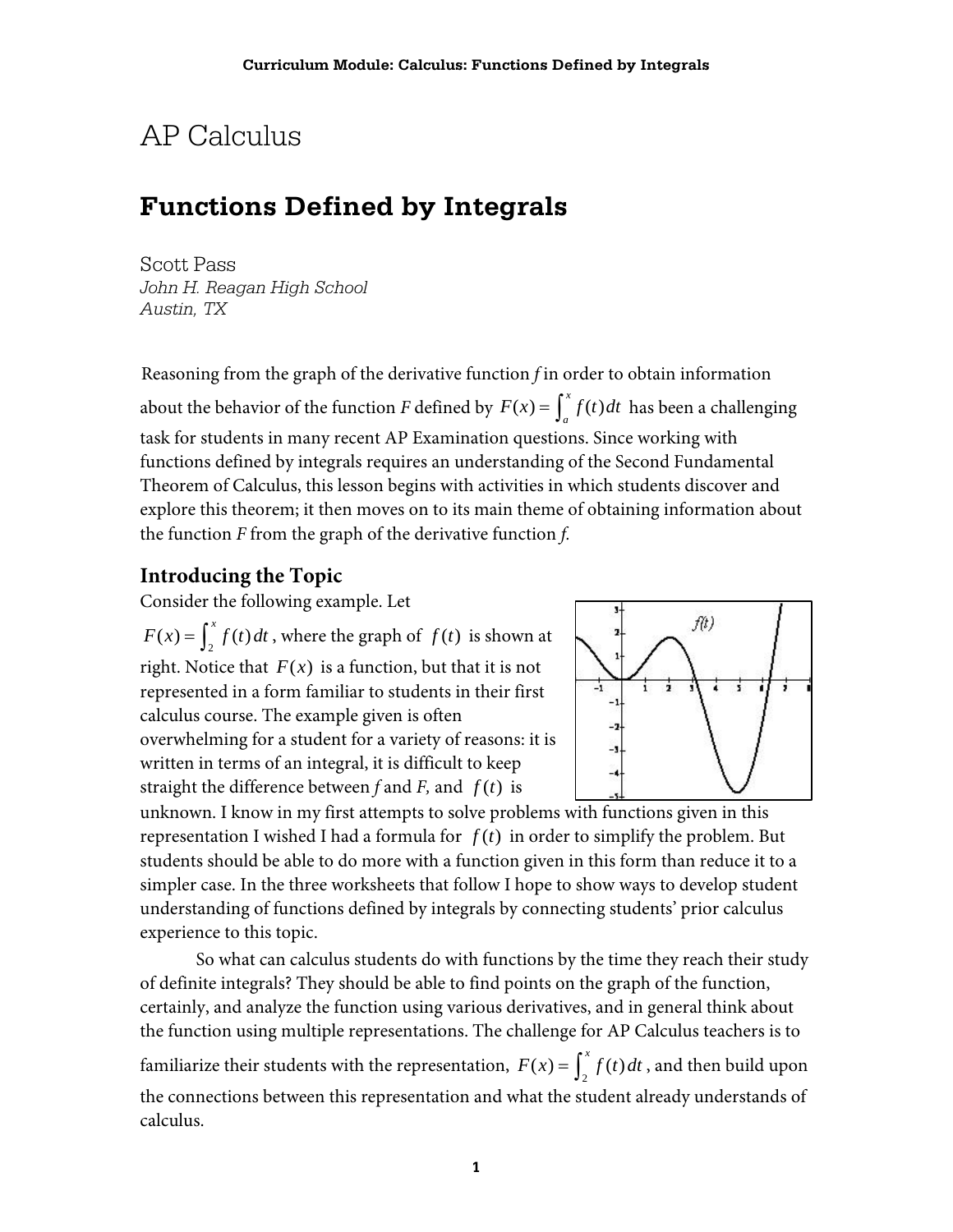# **Prerequisites:**

Students will need to:

- Understand the definite integral as signed area (before Worksheet 1).
- Understand the analysis of functions using first and second derivatives (before Worksheet 1).
- Understand the First Fundamental Theorem of Calculus (before Worksheet 2).
- Be open to this new representation of a function.

# **Timeline Suggestions**

- I use Worksheet 1 after students first encounter the definite integral as signed area. It is intended to help students anticipate the formula for the derivative of a function defined as an integral; that is, the Second Fundamental Theorem of Calculus.
- I use Worksheet 2 after introducing the First Fundamental Theorem of Calculus in order to explore the Second Fundamental Theorem of Calculus.
- I use Worksheet 3 as a review of graphical analysis using the first and second derivatives of functions defined by integrals.

# **Worksheets and AP Examination Questions**

Each of the worksheets includes additional notes for the instructor and complete solutions.

 Problems featuring functions defined by integrals have occurred frequently on recent AP Calculus Examinations, including in the following free-response questions.

```
2007 AB 3, part (c) 
2006 AB 3 
2005 AB 4, parts (c) and (d) 
2005 Form B, AB/BC 4 
2004 AB 5 
2003 Form B, AB/BC 5 
2002 AB/BC 4 
2002 Form B, AB/BC 4
```
Free-response questions from recent AP Calculus Examinations are available at AP Central (apcentral.collegeboard.com) at The AP Calculus AB Exam page or at The AP Calculus BC Exam page. From the AP Calculus AB Course Home Page, select Exam Information: The AP Calculus AB Exam; from the AP Calculus BC Course Home Page, select Exam Information: The AP Calculus BC Exam.

**Scott Pass** teaches at John H. Reagan High School in Austin, Texas. He was a Reader of the AP Calculus Exam from 2003 to 2006 and is a College Board consultant.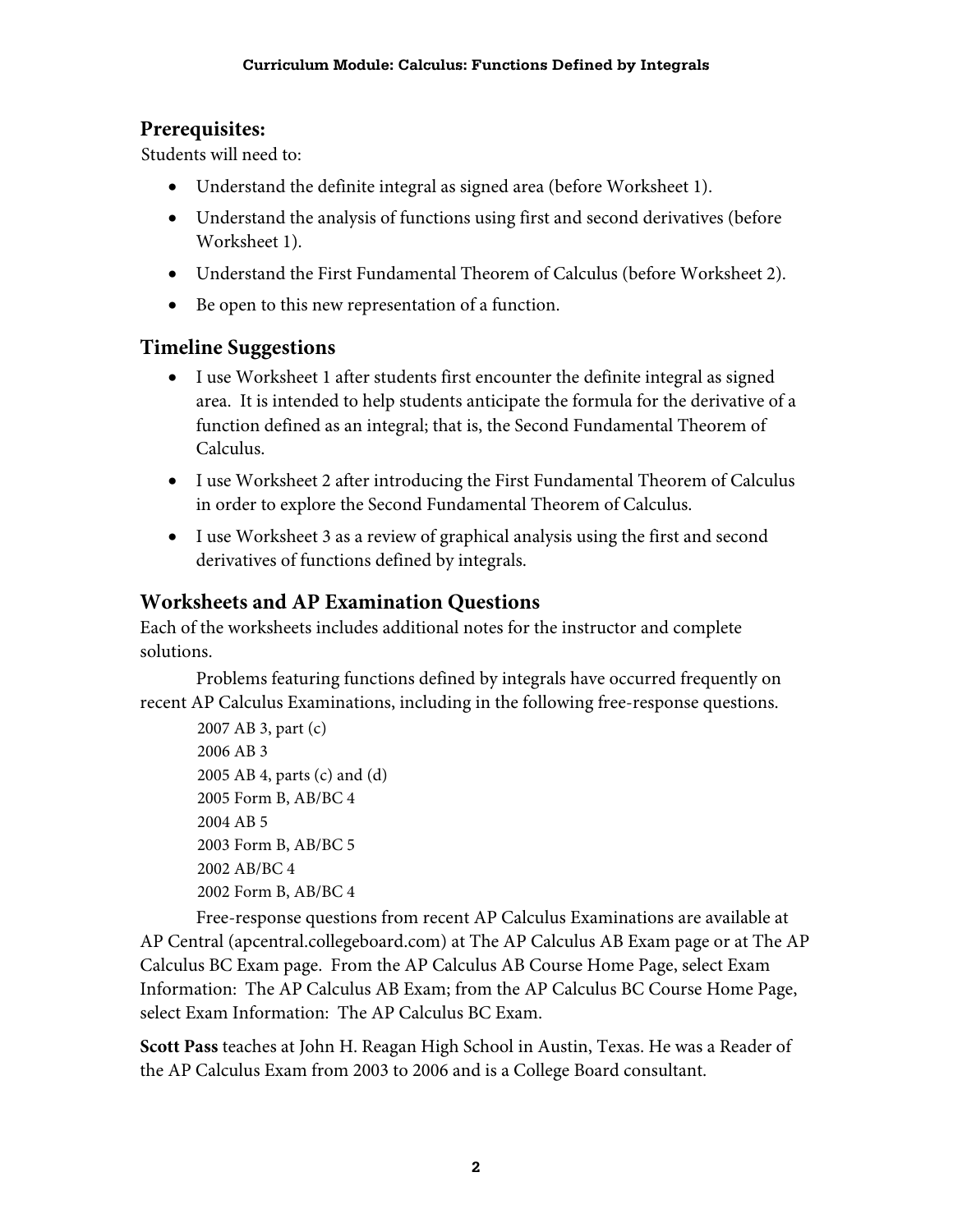# **Worksheet 1. Exploring Functions Defined by Integrals**

1. Let  $F(x) = \int_0^x f(t) dt$  $\int_0^x f(t) dt$ , where the graph of  $f$  is shown at right. Complete the following chart.



|      | - 1 | $-1$ |  |  |  |
|------|-----|------|--|--|--|
| F(x) |     |      |  |  |  |

On what interval is *f* positive?

On what interval, if any, is *f* negative?

On what interval is  $F(x)$  increasing?

On what interval, if any, is  $F(x)$  decreasing?

Determine an algebraic rule for *f*.

Determine an algebraic rule for *F*.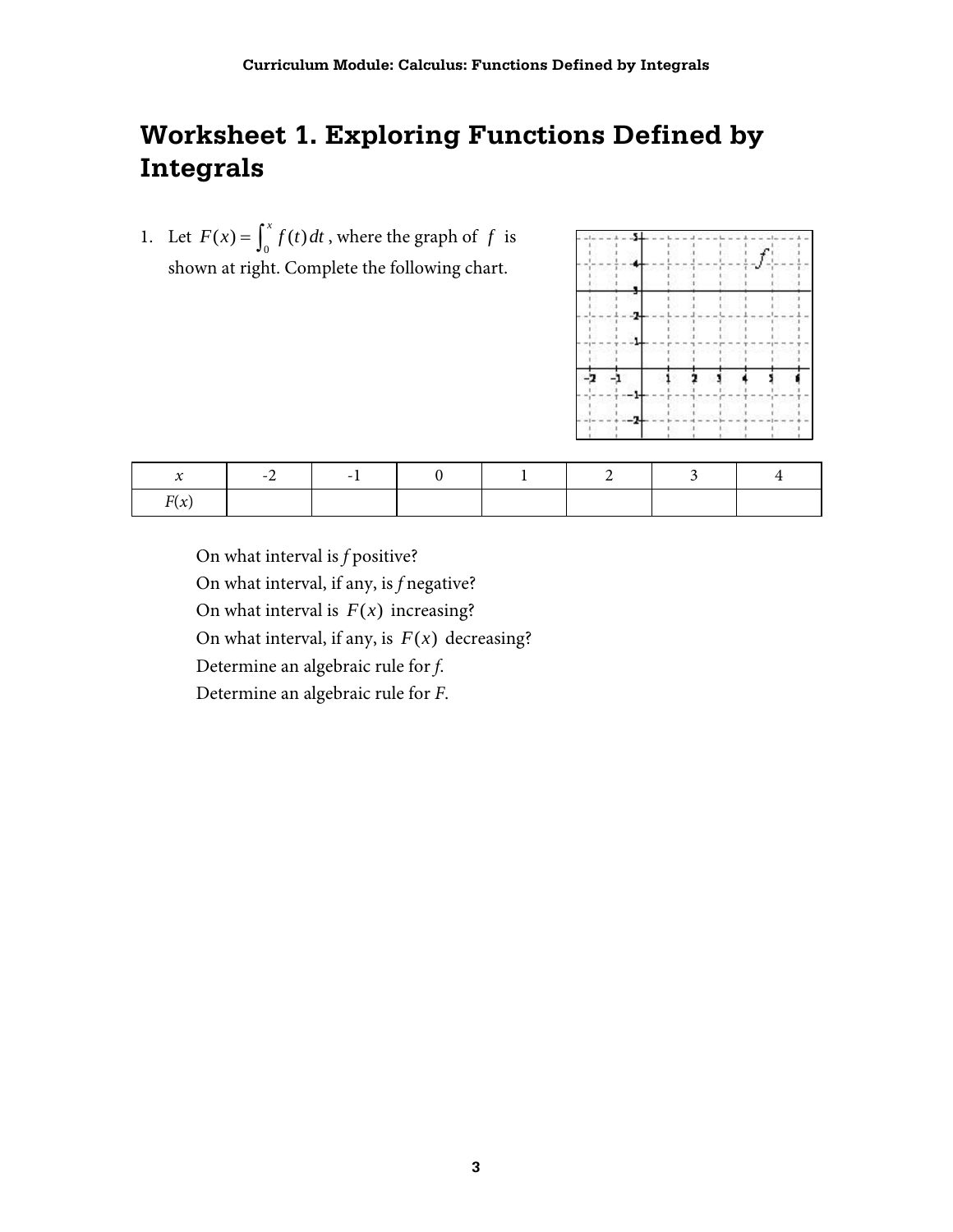2. Let  $F(x) = \int_2^x f(t) dt$  $\int_2^x f(t) dt$ , where the graph of *f* is shown at right. Complete the following chart.

|        |      | et $f(x) = \int_2 f(t) dt$ , where the graph of f is<br>hown at right. Complete the following chart. |  |  |  |
|--------|------|------------------------------------------------------------------------------------------------------|--|--|--|
| $\chi$ | $-2$ |                                                                                                      |  |  |  |

On what interval is *f* negative? On what interval is  $F(x)$  decreasing? Determine an algebraic rule for *f.* Determine an algebraic rule for *F.* 

*F*(*x*)

3. Let  $F(x) = \int_0^x f(t) dt$  $\int_0^x f(t) dt$ , where the graph of  $f$  is shown at right. Complete the following chart.



|    | - | - |  |  |  |
|----|---|---|--|--|--|
| F( |   |   |  |  |  |

On what interval is *f* positive? On what interval is *f* negative? On what interval is *F* increasing? On what interval is *F* decreasing?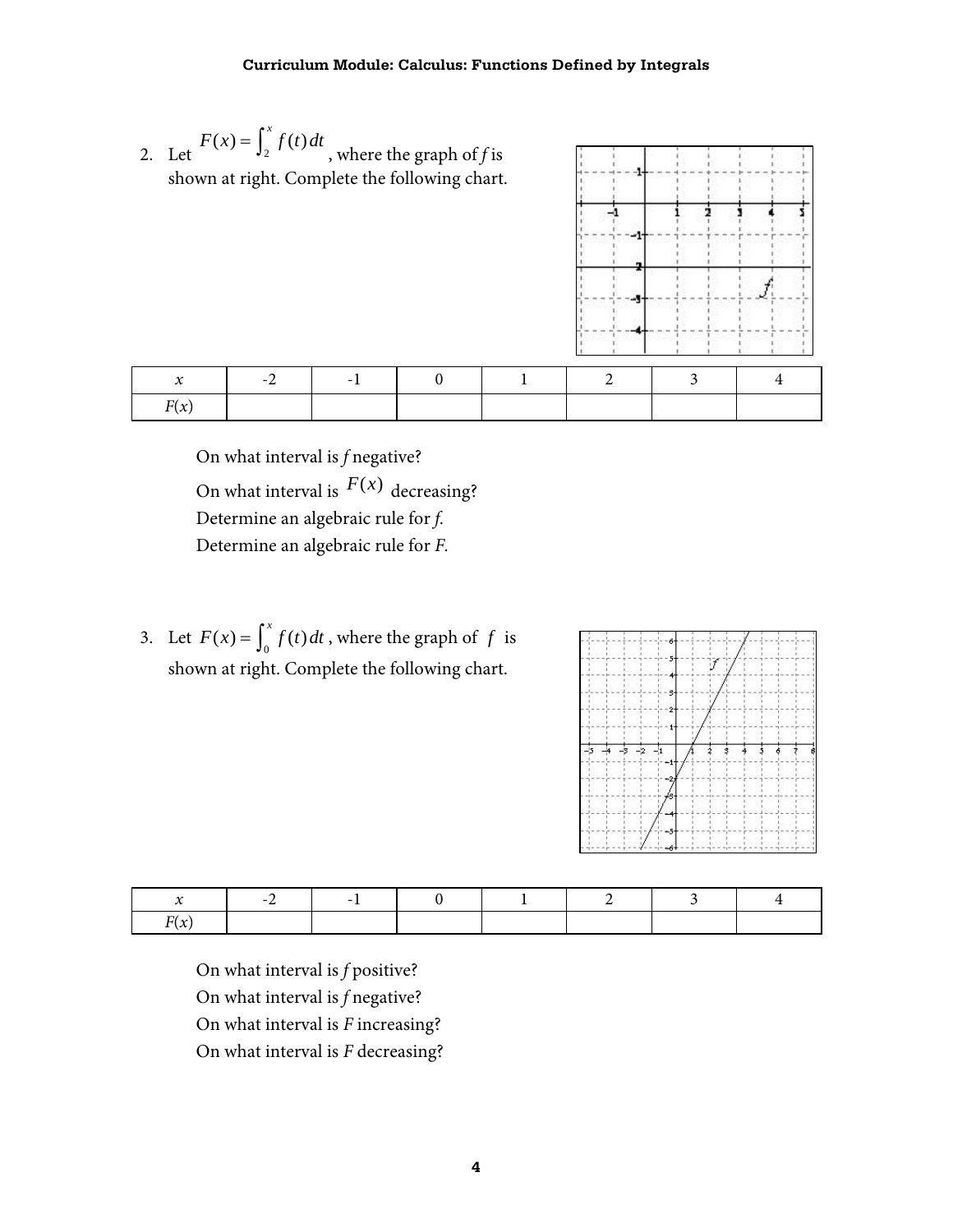4. Let  $F(x) = \int_0^x f(t) dt$  $\int_0^x f(t) dt$ , where the graph of  $f$  is shown at right. Complete the following chart.



|                                      | $\sim$ |  |  |  |
|--------------------------------------|--------|--|--|--|
| $E(\sim$<br>$\overline{\phantom{a}}$ |        |  |  |  |

| On what interval is f positive?                   |      |  |  |  |
|---------------------------------------------------|------|--|--|--|
| On what interval is f negative?                   |      |  |  |  |
| On what interval is $F$ increasing?               |      |  |  |  |
| On what interval is $F$ decreasing?               |      |  |  |  |
| Plot the points $(x, F(x))$ on the grid provided. | $-1$ |  |  |  |
| What is the relationship between $f$ and $F$ ?    |      |  |  |  |
|                                                   |      |  |  |  |
|                                                   |      |  |  |  |
|                                                   |      |  |  |  |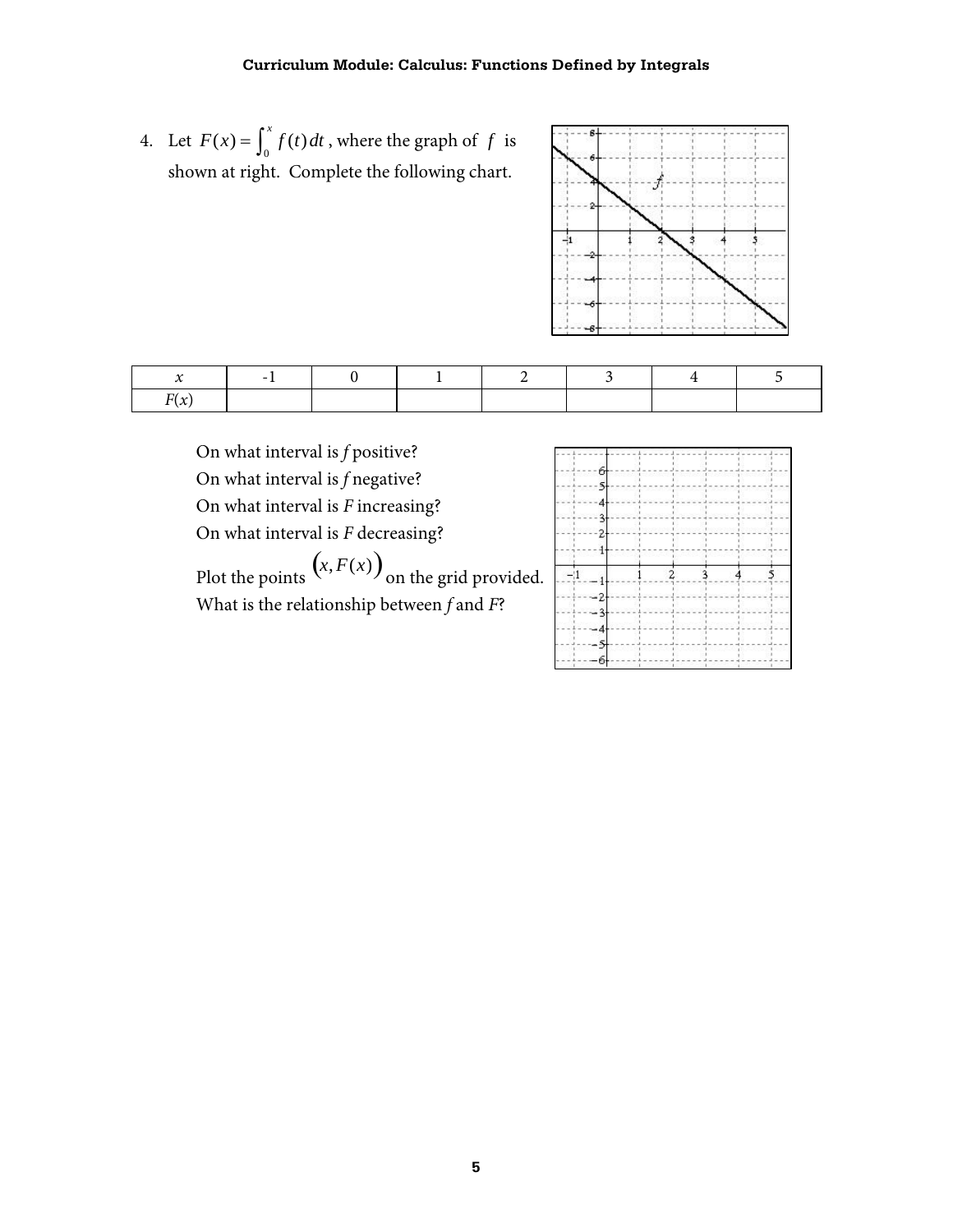5. Let  $F(x) = \int_0^x f(t) dt$  $\int_0^x f(t) dt$ , where the graph of  $f$  is shown at right. Complete the following chart.



| $\mathbf{r}$ |  |  |  |  |  |  |
|--------------|--|--|--|--|--|--|

On what interval is *f* positive? On what interval is *f* negative? On what interval is *F* increasing? On what interval is *F* decreasing?

Plot the points  $(x, F(x))$  on the grid provided.

On what interval is *f* decreasing?

On what interval is *f* increasing?

On what interval is the graph of *F* concave down?

On what interval is the graph of *F* concave up?

What is the relationship between *f* and *F*?

|        | 9.                   |  |  |  |   |    |
|--------|----------------------|--|--|--|---|----|
| Ŕ      | 8-                   |  |  |  |   |    |
|        |                      |  |  |  |   |    |
|        | $\overline{t}$       |  |  |  |   |    |
|        | 6                    |  |  |  |   |    |
|        | 5                    |  |  |  |   |    |
|        | $\ddot{\phantom{1}}$ |  |  |  |   |    |
|        | 3.                   |  |  |  |   |    |
|        |                      |  |  |  |   |    |
|        | $\mathbf{2}$         |  |  |  |   |    |
|        | $1-$                 |  |  |  |   | x. |
|        |                      |  |  |  |   |    |
| $-1-$  |                      |  |  |  | ٥ | 10 |
| ÷      |                      |  |  |  |   |    |
|        |                      |  |  |  |   |    |
| -3-    |                      |  |  |  |   |    |
|        | $\overline{4}$       |  |  |  |   |    |
| J.     |                      |  |  |  |   |    |
|        | -6-                  |  |  |  |   |    |
| -7-    |                      |  |  |  |   |    |
| -8-    |                      |  |  |  |   |    |
|        |                      |  |  |  |   |    |
| ÷      |                      |  |  |  |   |    |
| $-10-$ |                      |  |  |  |   |    |
| $-11-$ |                      |  |  |  |   |    |
| $-12-$ |                      |  |  |  |   |    |
| $-13-$ |                      |  |  |  |   |    |
| $-14-$ |                      |  |  |  |   |    |
|        |                      |  |  |  |   |    |
| $-15-$ |                      |  |  |  |   |    |
|        |                      |  |  |  |   |    |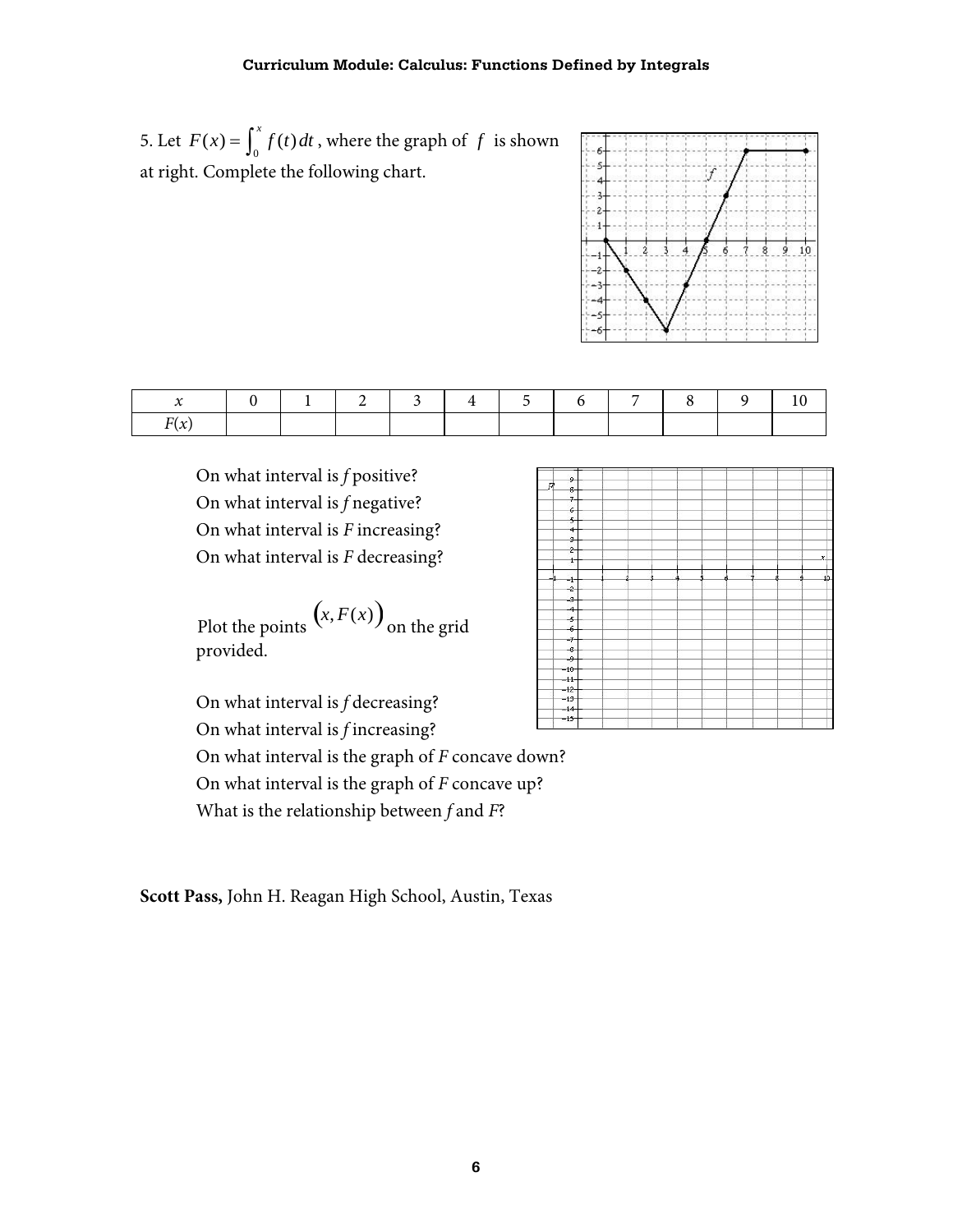# **Worksheet 1. Answers and Commentary**

The intent of Worksheet 1 is for students to discover that when *f* is positive,

 $F(x) = \int_a^x f(t) dt$  is increasing, and when *f* is negative,  $F(x)$  is decreasing, anticipating the relationship  $F'(x) = f(x)$ , or the Second Fundamental Theorem of Calculus for *f* continuous. In Exercise 5, they discover that when *f* is increasing, the graph of  $F(x)$  is concave up, and when *f* is decreasing, the graph of  $F(x)$  is concave down, providing further evidence for the relationship  $F'' = f'$  or  $F' = f$ .

Prerequisites include knowing how to analyze functions using their first and second derivatives and how to compute definite integrals as signed areas. More specifically, students should be able to calculate a definite integral as the signed area of the region(s) bounded by the graph of the integrand function, the *x*-axis, and the vertical lines given by the limits of integration — that is, as the sum of areas of regions above the *x*-axis, minus the sum of areas of regions below the *x*-axis. For example, the student should be able to calculate the definite integral:

$$
\int_{-2}^{5} (2-x) dx \text{ as } \int_{-2}^{5} (2-x) dx = 8 - \frac{9}{2} = \frac{7}{2}.
$$

1.

2.

|  | $\overline{\phantom{0}}$ | - -                      |  |  |  |
|--|--------------------------|--------------------------|--|--|--|
|  | – r                      | $\overline{\phantom{0}}$ |  |  |  |

*f* is positive on the interval  $(-\infty,\infty)$ .

*f* is not negative.

*F* is increasing on the interval  $(-\infty, \infty)$ .

*F* does not decrease.

*f*  $f(t) = 3$ *. F* $(x) = 3x$ *.* Notice  $F' = f$ *.* 

|  | $\overline{\phantom{a}}$ | $\overline{\phantom{0}}$ |  |   |  |
|--|--------------------------|--------------------------|--|---|--|
|  |                          |                          |  | - |  |

f is negative on the interval 
$$
(-\infty, \infty)
$$
.  
\nF is decreasing on the interval  $(-\infty, \infty)$ .  
\n $f(t) = -2$ ,  $F(x) = -2x + 4$ . Notice  $F' = f$ .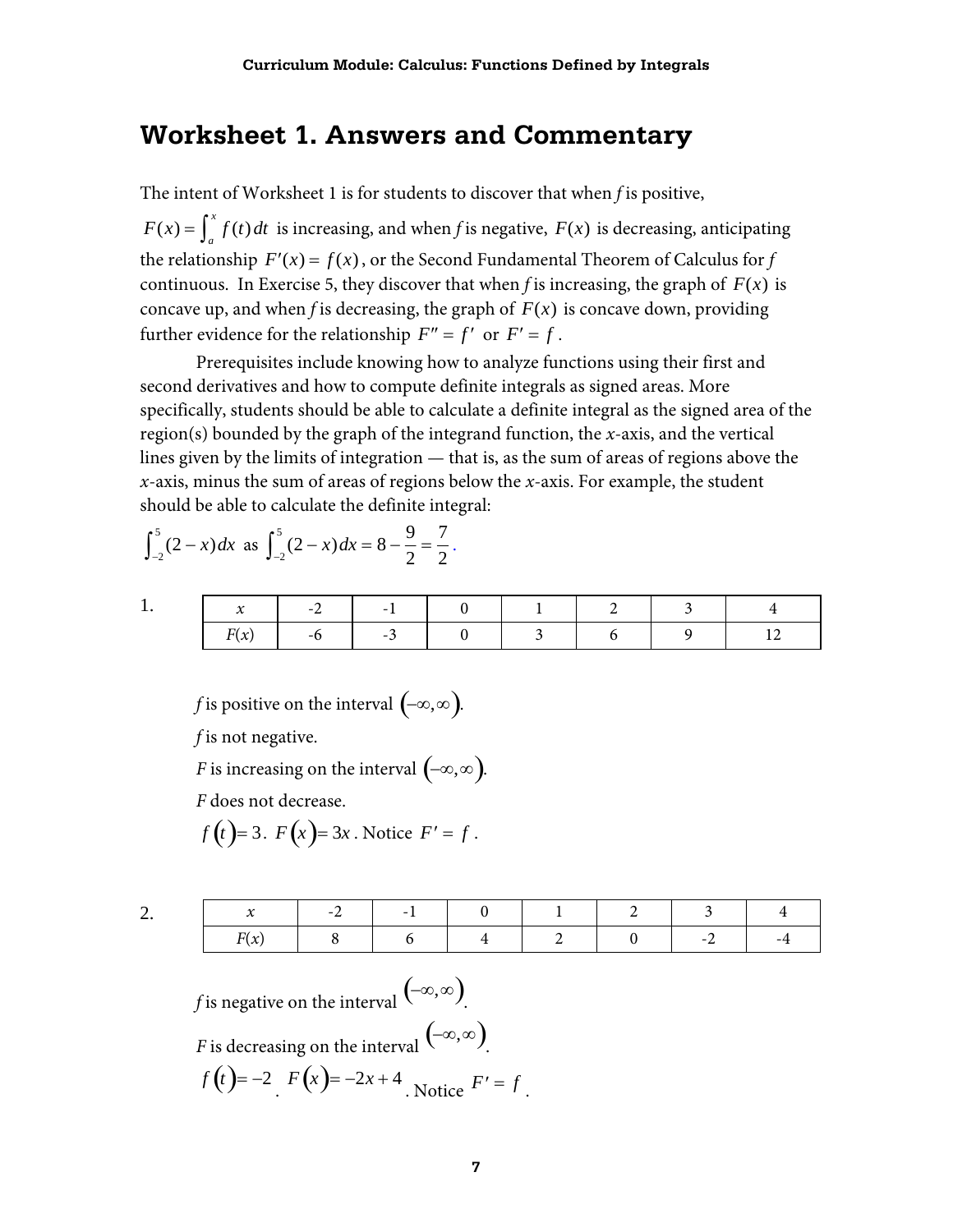#### **Curriculum Module: Calculus: Functions Defined by Integrals**

3.

|    | $\overline{\phantom{0}}$ | $\overline{\phantom{0}}$ |                          |  |  |
|----|--------------------------|--------------------------|--------------------------|--|--|
| いい |                          |                          | $\overline{\phantom{0}}$ |  |  |

*f* is positive on the interval  $\left(1, \infty\right)$ . *f* is negative on the interval  $(-\infty,1)$ . *F* is increasing on the interval  $\left[1, \infty\right)$ . *F* is decreasing on the interval  $\left(-\infty,1\right]$ .

4.

| л    | $-1$ |  |  |   |
|------|------|--|--|---|
| F(x) | $-$  |  |  | - |

*f* is positive on the interval  $(-\infty, 2)$ . *f* is negative on the interval  $(2, \infty)$ . *F* is increasing on the interval  $(-\infty, 2]$ . *F* is decreasing on the interval  $\left[2, \infty\right)$ . The relationship between *F* and *f* is  $F' = f$ .

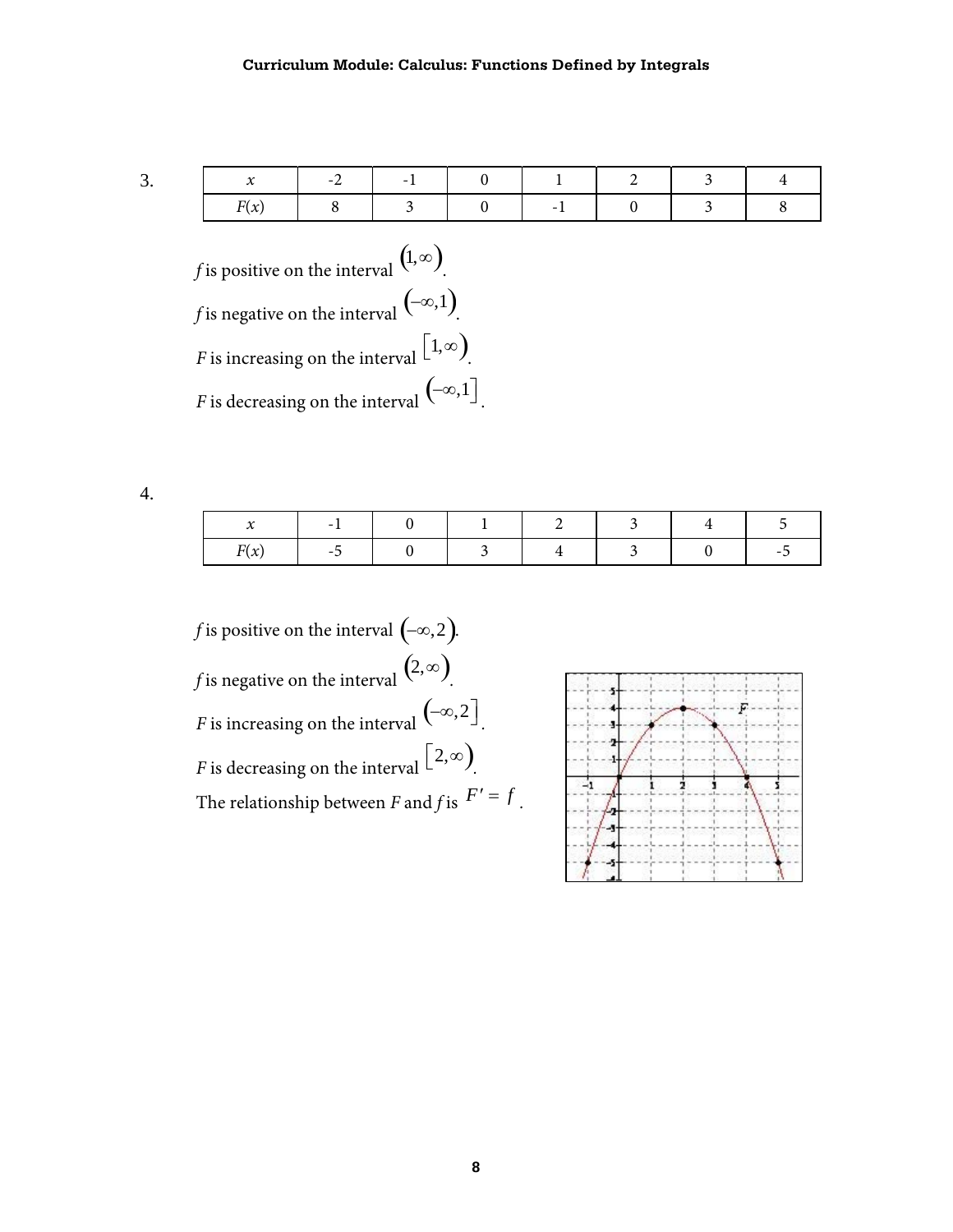#### **Curriculum Module: Calculus: Functions Defined by Integrals**

|  |                              |      | 1 2 3 4 5 6                                                                        |  |  |  |
|--|------------------------------|------|------------------------------------------------------------------------------------|--|--|--|
|  | $\overline{\phantom{0}}$ . 1 | $-4$ | $\vert$ -9 $\vert$ -13.5 $\vert$ -15 $\vert$ -13.5 $\vert$ -9 $\vert$ -3 $\vert$ 3 |  |  |  |



**Scott Pass,** John H. Reagan High School, Austin, Texas

5.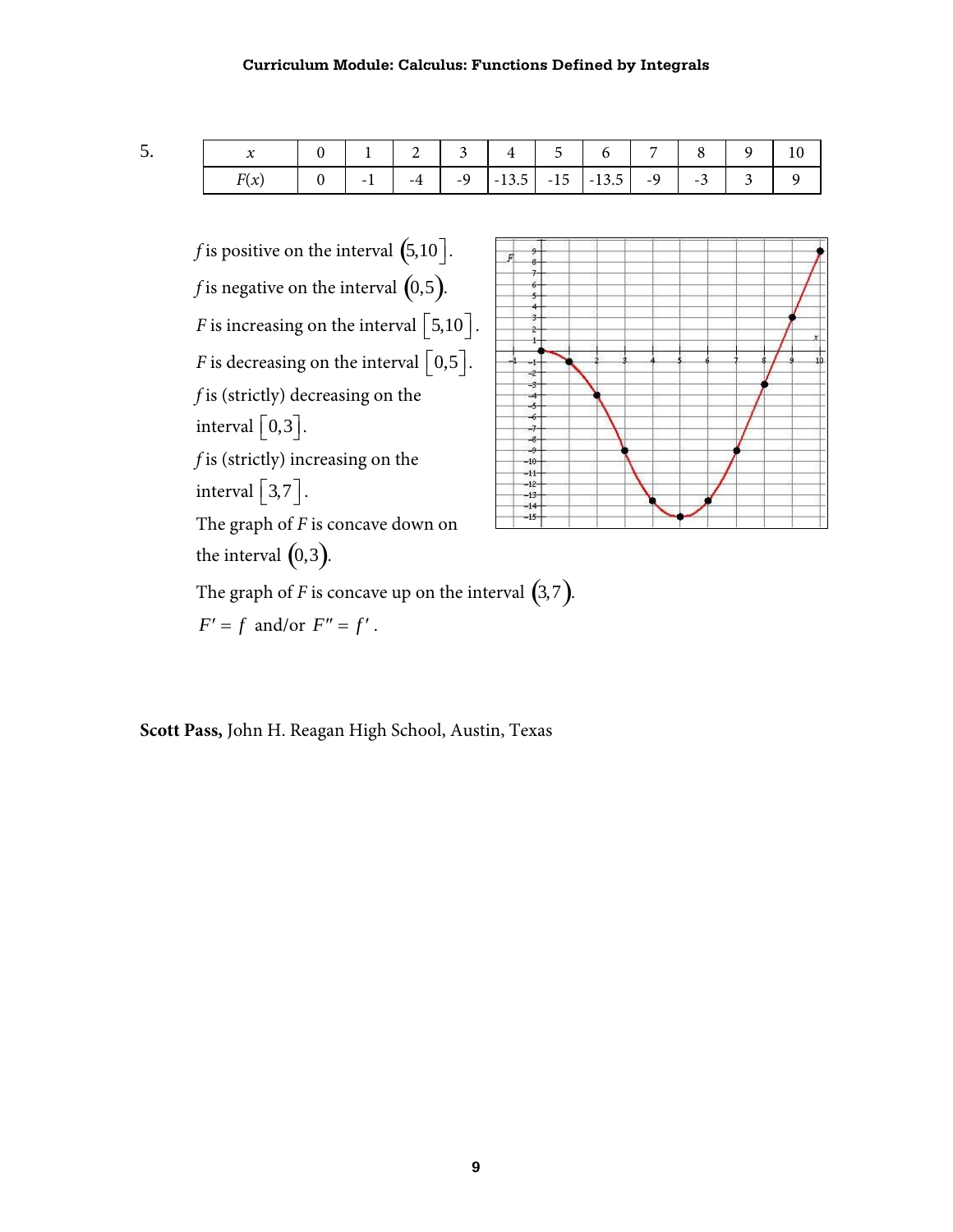# **Worksheet 2. Exploring Derivatives of Functions Defined by Integrals**

### **Second Fundamental Theorem of Calculus:**

If  $F(x) = \int_a^x f(t) dt$ , where *a* is constant and *f* is a continuous function, then:

$$
F'(x) = f(x).
$$

If  $F(x) = \int_{a}^{g(x)} f(t) dt$ , where *a* is constant, *f* is a continuous function, and *g* is a differentiable function, then:

$$
F'(x) = f(g(x)) \cdot g'(x).
$$

Check this result by performing the following two steps for each of the functions in Exercises 1–3.

### **Step One:**

Given  $f(t)$ , evaluate  $F(x) = \int_1^x f(t) dt$  $\int_1^x f(t) dt$  to find  $F(x)$  in terms of *x*.

### **Step Two:**

Take the derivative of the result to determine *F*′(*x*).

$$
1. \quad f(t) = t^3
$$

2.  $f(t) = 4t - t^2$ 

3.  $f(t) = \cos(t)$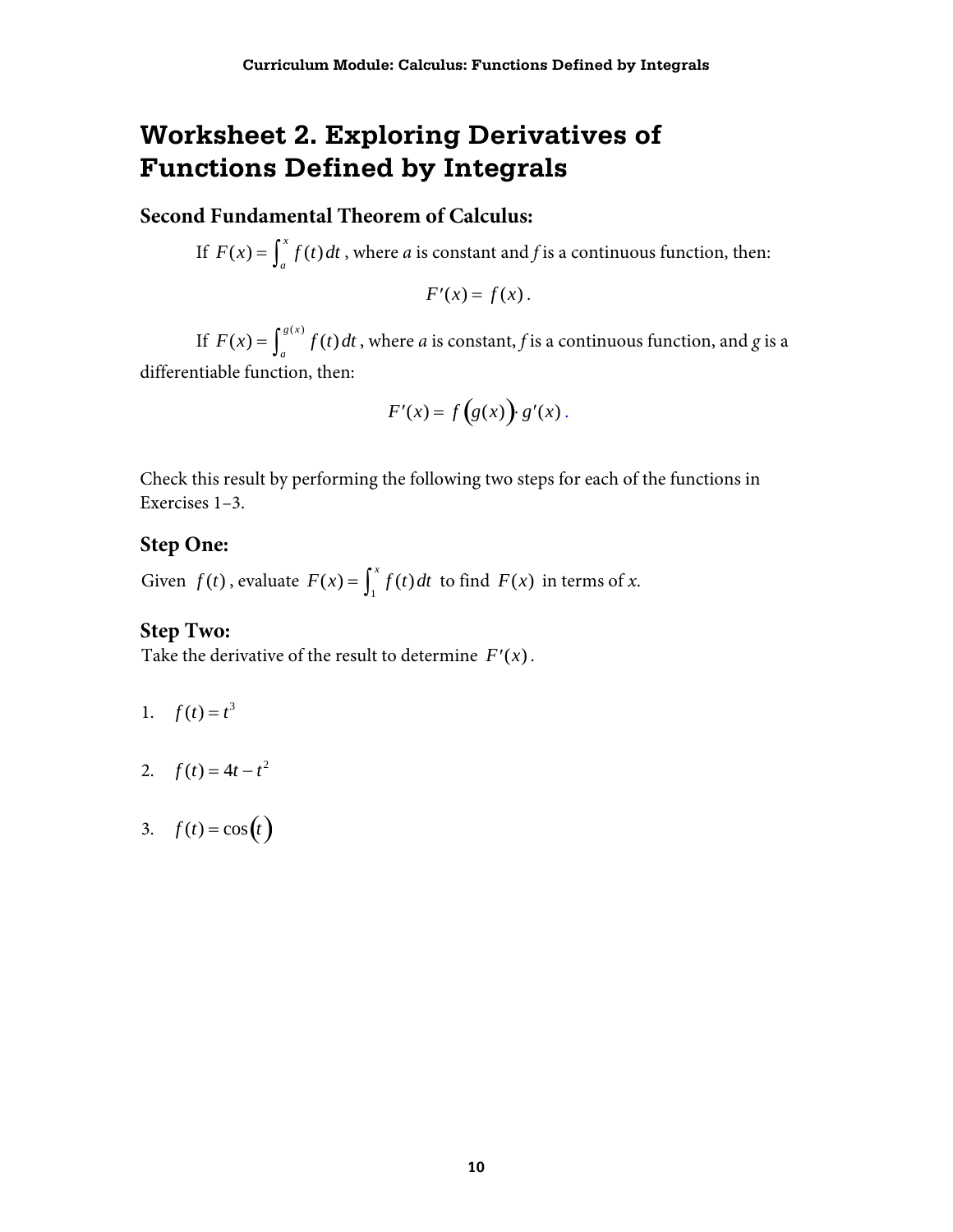Let us consider the even more difficult case of  $F(x) = \int_1^x f(t) dt$  $\int_1^{x^2} f(t) dt$  . Check the result for this case by performing the following two steps for each of the functions in Exercises 4–6.

### **Step One:**

Given  $f(t)$ , evaluate  $F(x) = \int_1^x f(t) dt$  $\int_1^{x^2} f(t) dt$  to find  $F(x)$  in terms of *x*.

#### **Step Two:**

Take the derivative of the result to determine  $F'(x)$ .

- 4.  $f(t) = t^3$
- 5.  $f(t) = \cos(t)$
- 6.  $f(t) = 6\sqrt{t}$
- 7. If  $F(x) = \int_3^{x^2} \tan(t) dt$ *x*2 ∫ , then *F*′(*x*) <sup>=</sup> \_\_\_\_\_\_\_\_\_\_\_\_\_\_\_\_\_\_\_ 8. If  $F(x) = \int_3^{g(x)} \tan(t) dt$ *g*( *x*) ∫ , then *F*′(*x*) <sup>=</sup> \_\_\_\_\_\_\_\_\_\_\_\_\_\_\_\_\_\_\_ 9. If  $F(x) = \int_1^{\infty} f(t) dt$ 2*x* ∫ , then *F*′(*x*) <sup>=</sup> \_\_\_\_\_\_\_\_\_\_\_\_\_\_\_\_\_\_\_ 10. Let  $H(x) = \int_{\pi/2}^{x} t \cos(t) dt$  $\int_{\pi/2}^x t \cos(t) dt$  for  $0 < x < 2\pi$ .
	- (a) Determine the critical numbers of  $H(x)$ .
	- (b) Determine which critical number corresponds to a relative maximum value of  $H(x)$ . Justify your answer.
	- (c) Determine which critical number corresponds to a relative minimum value of  $H(x)$ . Justify your answer.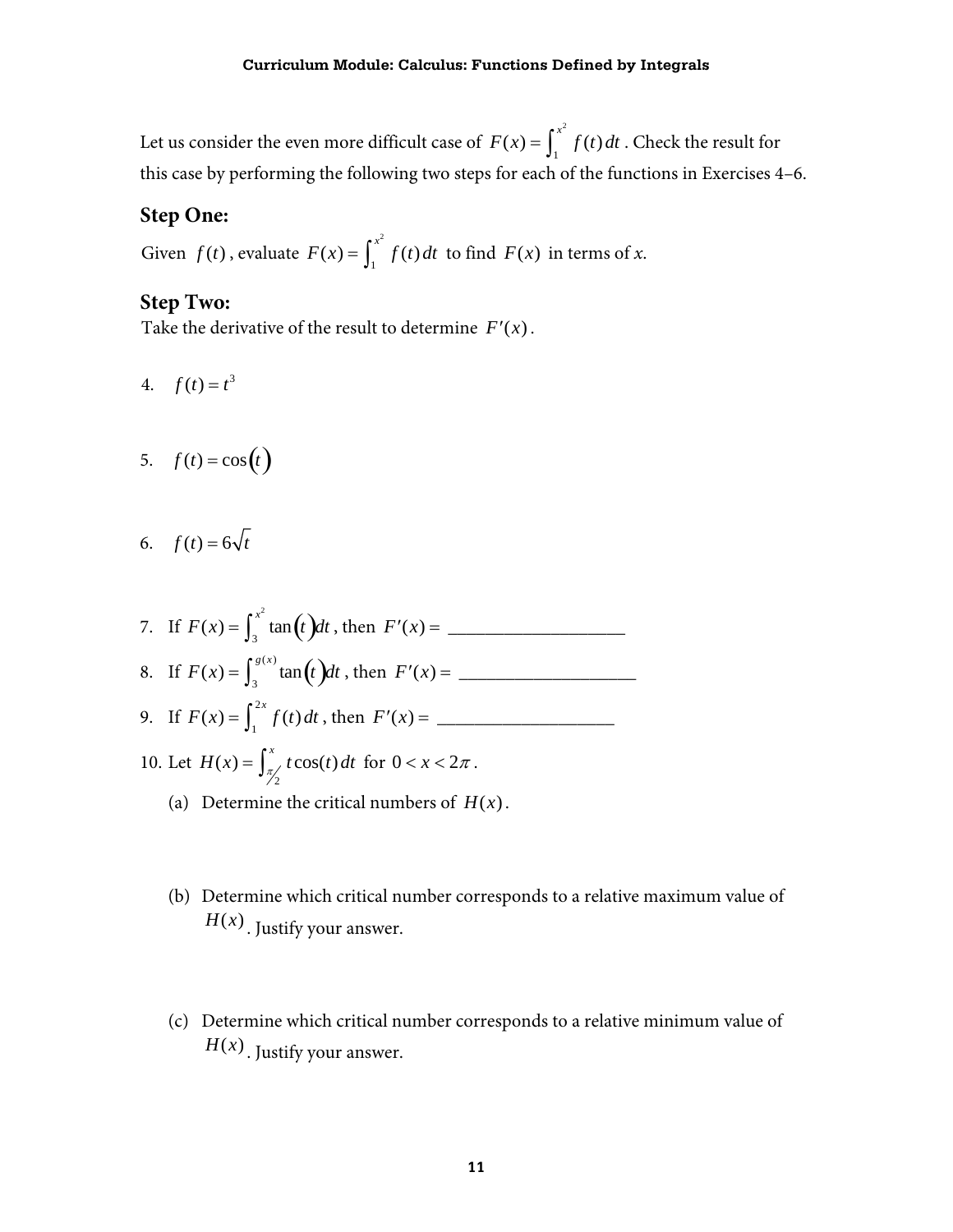- 11. Let  $F(x) = \int_{1}^{x} f(t) dt$  $\int_1^{2x} f(t) dt$ , where the graph of *f* on the interval  $0 \le t \le 6$  is shown at right, and the regions *A* and *B* each have an area of 1.3.
	- (a) Compute  $F(0)$  and  $F(1)$ .



- (b) Determine  $F'(x)$ .
- (c) Determine the critical numbers of  $F(x)$  on the interval  $0 \le x \le 3$ .
- (d) Determine which critical number of  $F(x)$  corresponds to a relative maximum value of  $F(x)$  on the interval  $0 \le x \le 3$ . Justify your answer.
- (e) Determine which critical number of  $F(x)$  corresponds to a relative minimum value of  $F(x)$  on the interval  $0 \le x \le 3$ . Justify your answer.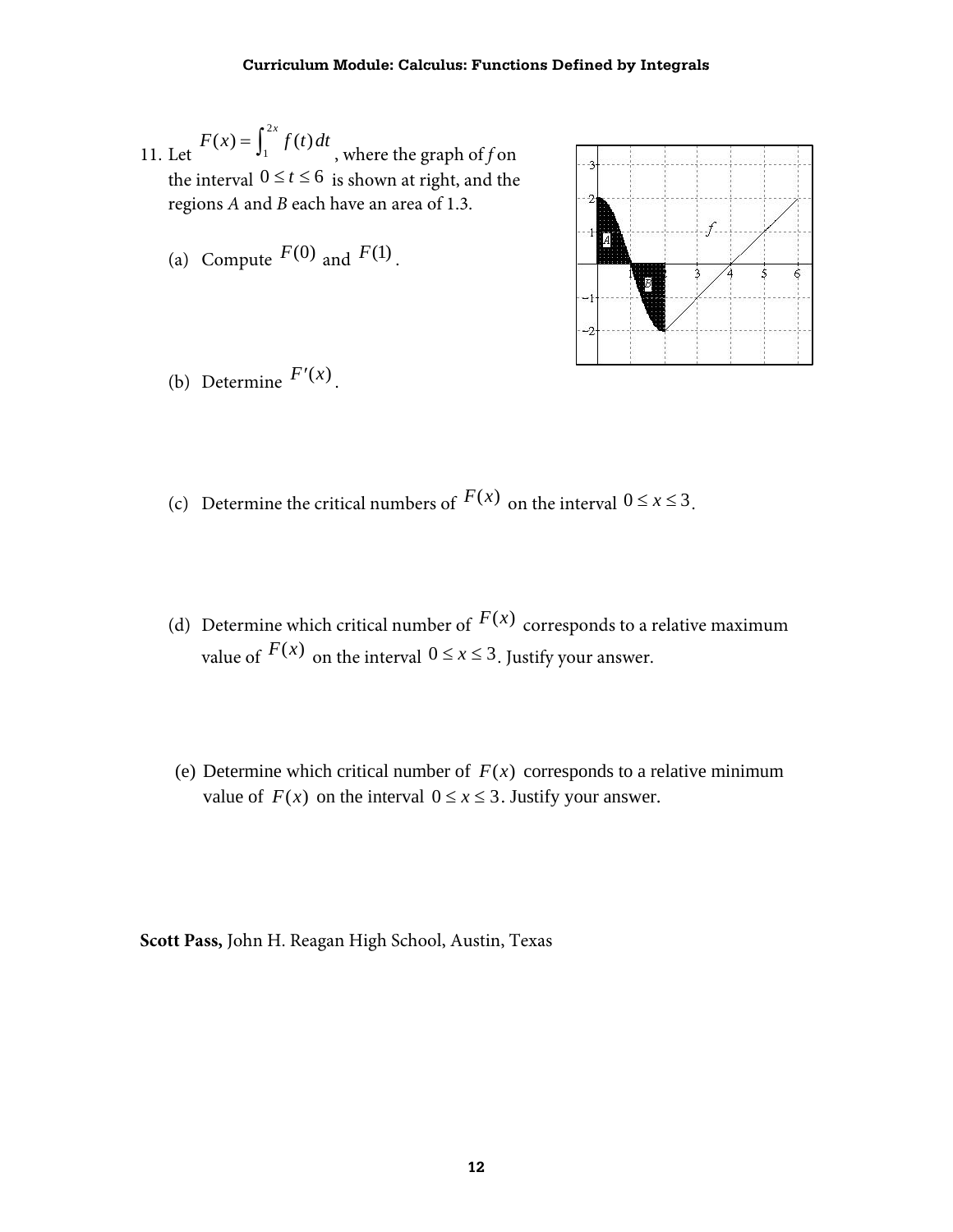# **Worksheet 2. Answers and Commentary**

This worksheet is intended to help convince students of the validity of the Second Fundamental Theorem of Calculus and to give them practice in using it. The main prerequisite is to know how to use the First Fundamental Theorem of Calculus. For Exercises 10 and 11, students also will need to know how to analyze a function using its first derivative.

1. Step one: 
$$
F(x) = \int_1^x t^3 dt = \frac{1}{4}t^4 \Big|_1^x = \frac{1}{4}x^4 - \frac{1}{4}
$$
. Step two:  $F'(x) = x^3$ .

- 2. Step one:  $F(x) = \int_{1}^{x} (4t t^2) dt$  $\int_1^x (4t - t^2) dt = \int_1^x 2t^2 - \frac{1}{3}$ 3  $\int 2t^2 - \frac{1}{2}t^3$  $\overline{\mathcal{N}}$ ⎞ ⎠ ⎟ 1 *x*  $= 2x^2 - \frac{1}{2}$ 3  $x^3 - \left(2 - \frac{1}{2}\right)$ 3  $\big($  $\overline{\mathcal{N}}$ ⎞ ⎠ ⎟ Step two:  $F'(x) = 4x - x^2$
- 3. Step one:  $F(x) = \int_1^{\infty} \cos t \, dt$  $\int_1^x \cos t \, dt = \sin t \Big|_1^x$  $\sum_{1}^{x} = \sin(x) - \sin(1)$ Step two:  $F'(x) = \cos x$
- 4. Step one:  $F(x) = \int_{1}^{x} t^3 dt$  $\int_1^{x^2} t^3 dt = \frac{1}{4}$ *t* 4 1  $\frac{x^2}{1} = \frac{1}{x}$ 4  $\left( x^2 \right)^4 - \frac{1}{4}$  $\frac{1}{4} (1)^4$ Step two:  $F'(x) = (x^2)^3 \cdot 2x = 2x^7$
- 5. Step one:  $F(x) = \int_1^{\infty} \cos t \, dt$  $\int_{1}^{x^2} \cos t \, dt = \sin t \Big|_{1}^{x}$  $x^{2}$  = sin  $(x^{2})$  - sin (1) Step two:  $F'(x) = \cos(x^2) 2x$
- 6. Step one:  $F(x) = \int_1^{\infty} 6\sqrt{t} dt$  $\int_1^{x^2} 6\sqrt{t} \ dt = 4t^{3/2}$ 1 *x*2  $= 4\left(x^2\right)^{3/2} - 4$ Step two:  $F'(x) = 6\sqrt{x^2 \cdot 2x} = 12x^2$
- 7.  $F'(x) = \tan(x^2) 2x$

8. 
$$
F'(x) = \tan(g(x)) \cdot g'(x)
$$

$$
9. \quad F'(x) = f(2x) \cdot 2
$$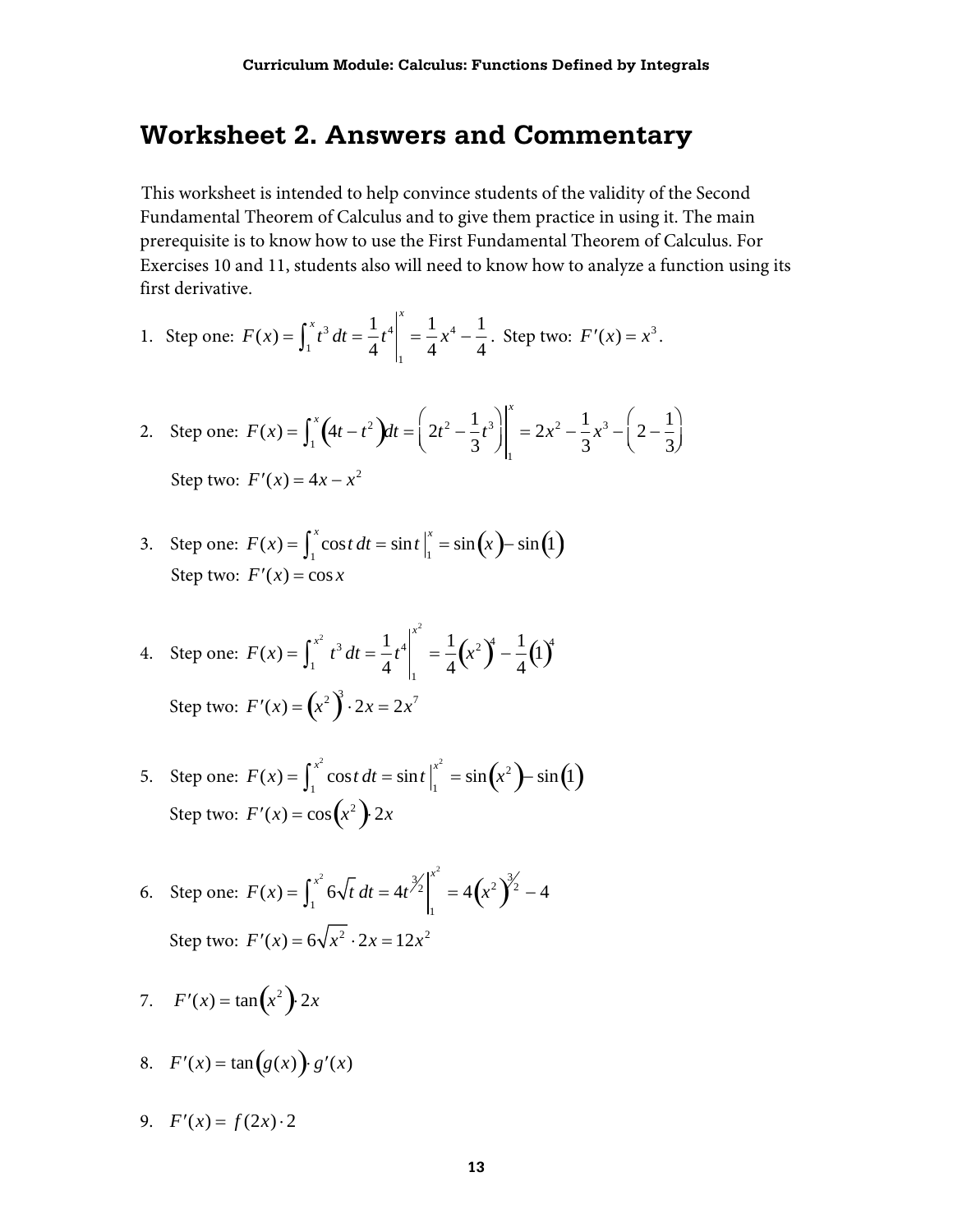10. (a) 
$$
H'(x) = x \cos x = 0
$$
 when  $x = \frac{\pi}{2}$  and  $\frac{3\pi}{2}$ .

(b) At  $x = \frac{\pi}{2}$ ,  $H(x)$  has a relative maximum because  $H'(x)$  changes from positive to negative.

(c) At  $x = \frac{3\pi}{2}$ ,  $H(x)$  has a relative minimum because  $H'(x)$  changes from negative to positive.

11. (a) 
$$
F(0) = \int_1^0 f(t) dt = -\int_0^1 f(t) dt = -1.3
$$
, while  $F(1) = \int_1^2 f(t) dt = -1.3$   
\n(b)  $F'(x) = f(2x) \cdot 2$   
\n(c)  $F'(x) = f(2x) \cdot 2 = 0$  when  $x = \frac{1}{2}$  and  $x = 2$ .

 (d) At 2,  $F(x)$  has a relative maximum because  $F'(x) = 2f(2x)$  changes from positive to negative.

(e) At  $x = 2$ ,  $F(x)$  has a relative minimum because  $F'(x) = 2f(2x)$  changes from negative to positive.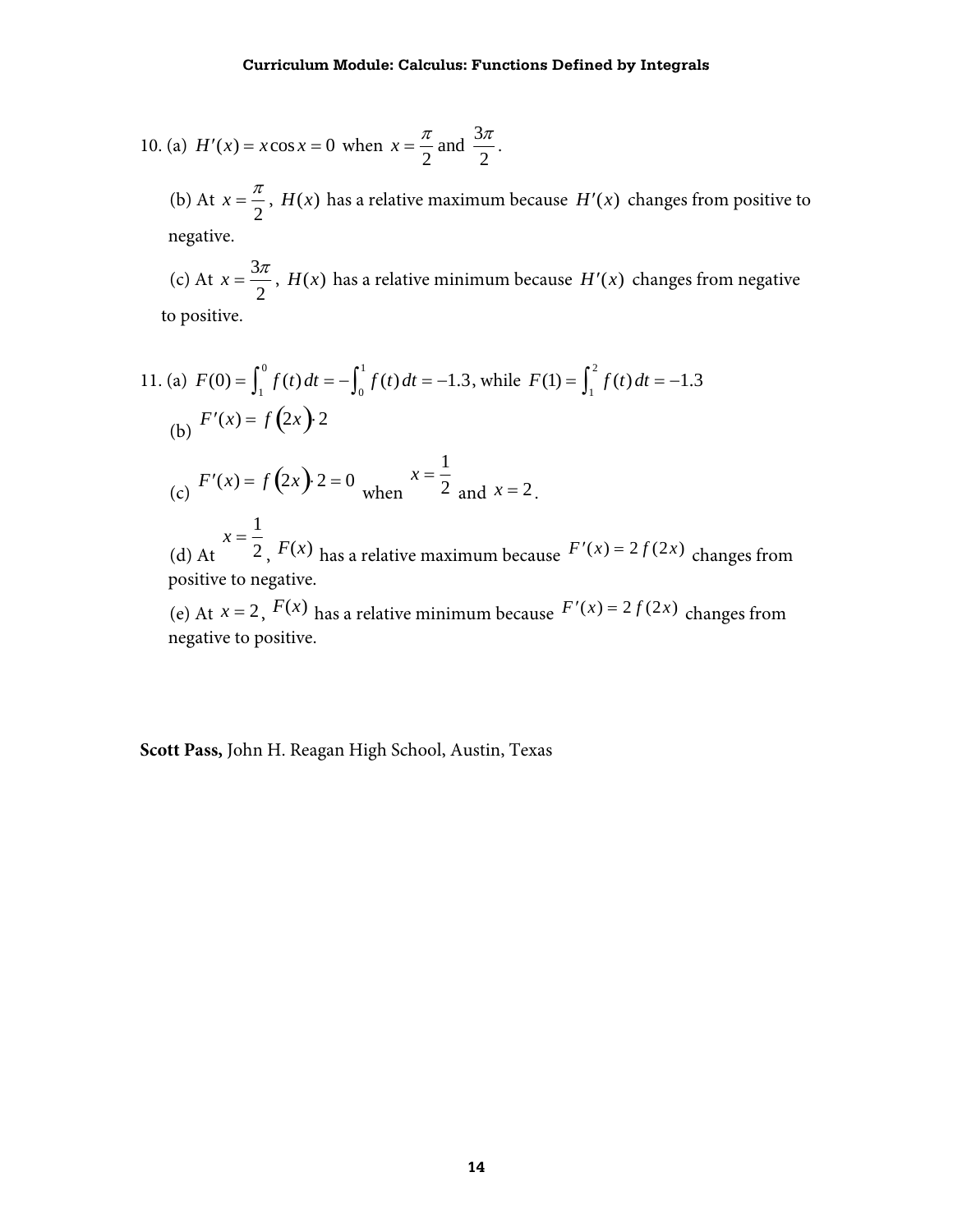# **Worksheet 3. Graphical Analysis of**  $F(x)$ Using  $F'(x)$

- 1. Let  $F(x) = \int_2^x f(t) dt$  $\int_2^x f(t) dt$  . The graph of *f* on the interval  $[-2,6]$  consists of two line segments and a quarter of a circle, as shown at right.
	- (a) Find  $F(0)$  and  $F(4)$ .
	- (b) Determine the interval where  $F(x)$  is increasing. Justify your answer.



- (c) Find the critical numbers of  $F(x)$  and determine if each corresponds to a relative minimum value, a relative maximum value, or neither. Justify your answers.
- (d) Find the absolute extreme values of  $F(x)$  and the *x*-values at which they occur. Justify your answers.
- (e) Find the *x*-coordinates of the inflection points of  $F(x)$ . Justify your answer.
- (f) Determine the intervals where the graph of  $F(x)$  is concave down. Justify your answer.
- 2. Let  $H(x) = \int_0^{x+2} f(t) dt$  $\int_0^{x+2} f(t) dt$  , where  $f$  is defined on the interval  $[-5,5]$  and the graph of *f* consists of three line segments, as shown at right.
	- (a) Determine the domain of  $H(x)$ .
	- (b) Determine the range of  $H(x)$ .
	- (c) Determine the *x*-coordinates of the relative extrema of  $H(x)$ . Justify your answer.

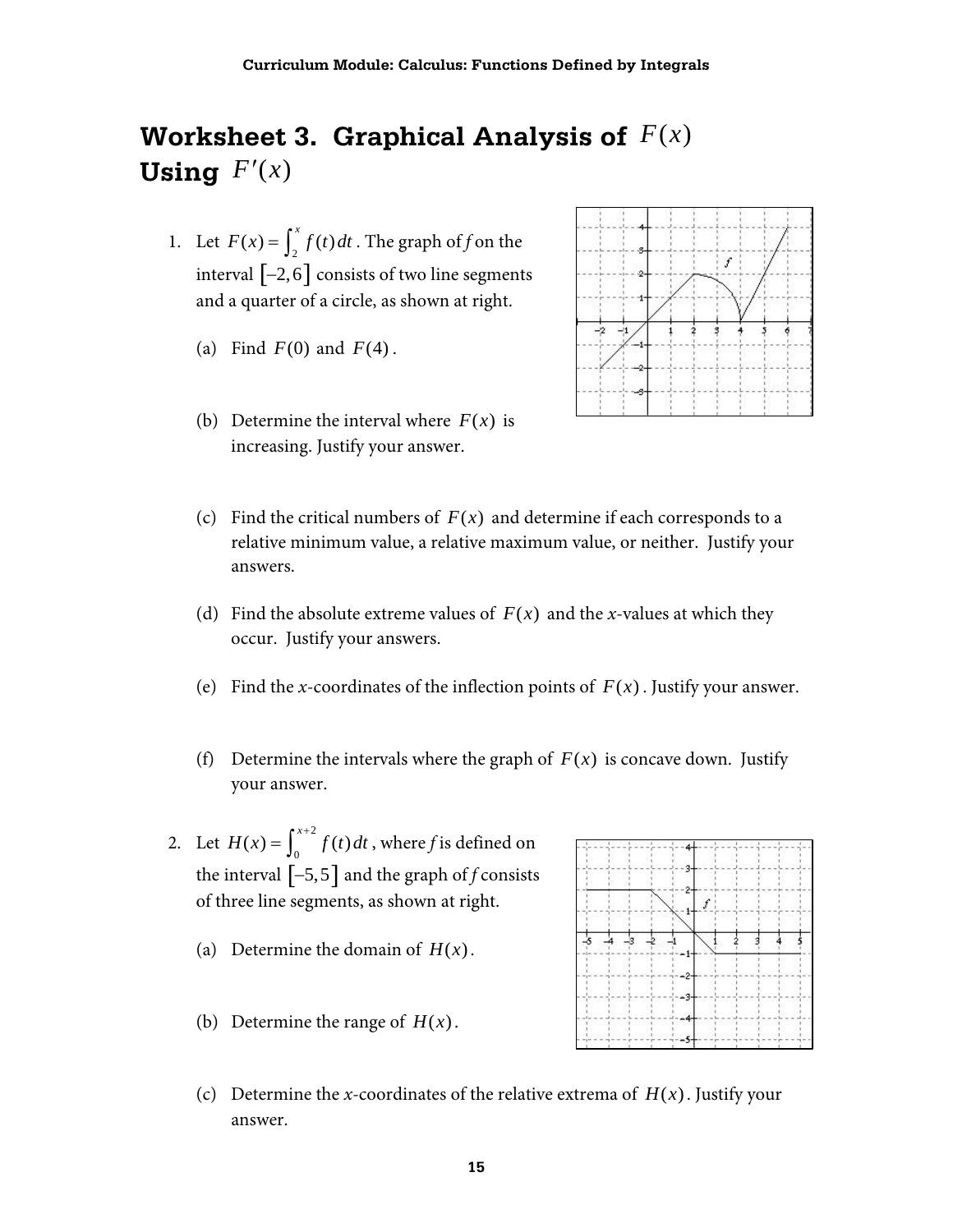- 3. The graph below is of the function  $f'(x)$ , the derivative of the function  $f(x)$ , on the interval  $0 \le x \le 17$ . The graph consists of two semicircles and one line segment. Horizontal tangents are located at  $x = 2$  and  $x = 8$ , and a vertical tangent is located at  $x = 4$ .
	- (a) On what intervals is  $f(x)$  increasing? Justify your answer.
	- (b) For what values of *x* does  $f(x)$  have a relative minimum value? Justify.
	- (c) On what intervals, for  $0 < x < 17$ , is the graph of  $f(x)$  concave up? Justify.



- (d) For what values of *x*, for  $0 < x < 17$ , is  $f''(x)$  undefined?
- (e) Identify the *x*-coordinates of all points of inflection of  $f(x)$ . Justify.
- (f) For what value of *x* does  $f(x)$  reach its absolute maximum value? Justify.
- (g) If  $f(4) = 3$ , find  $f(12)$ .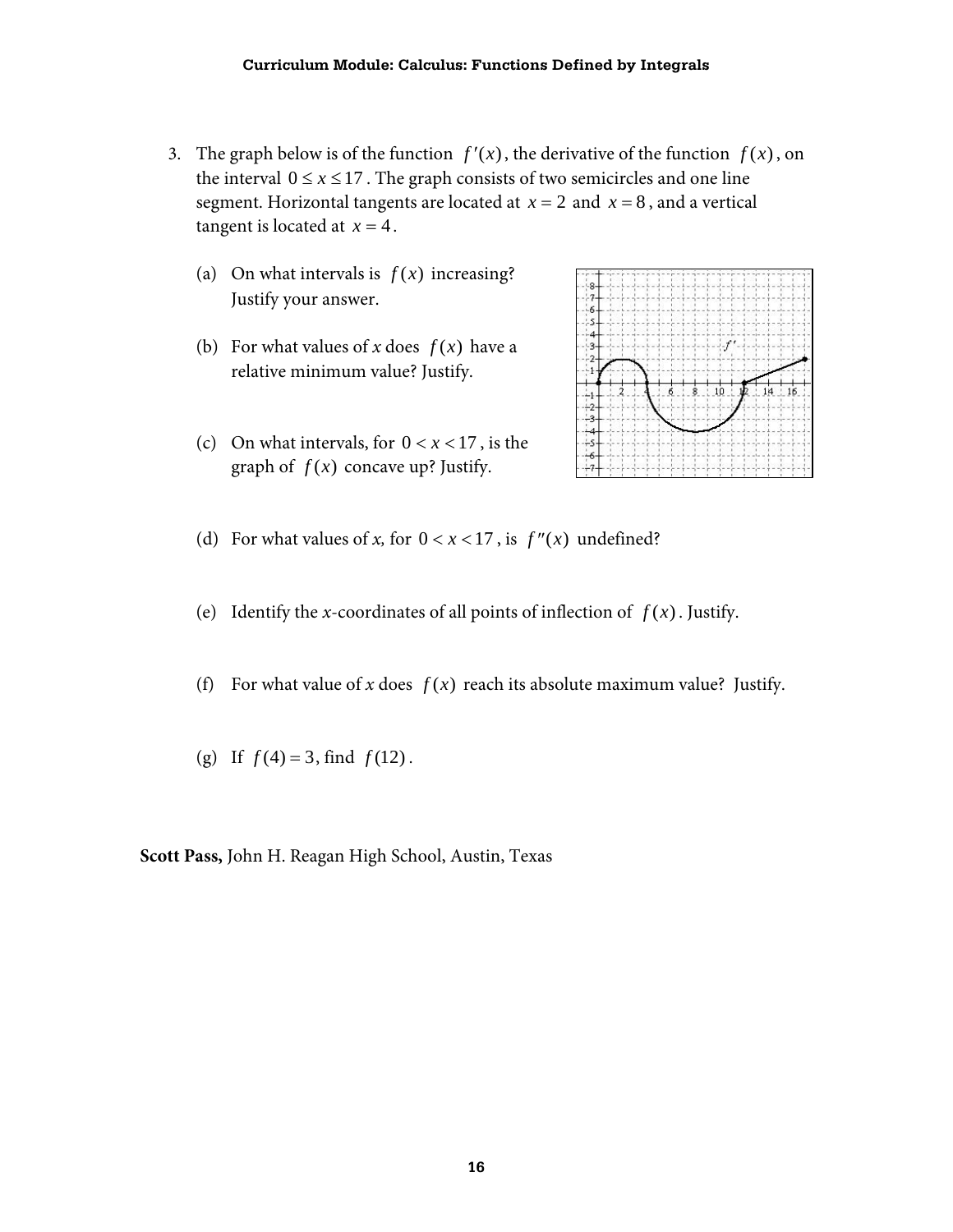# **Worksheet 3. Answers and Commentary**

This worksheet is intended to give students practice in graphical analysis using the first and second derivatives of functions defined by integrals. Note that in Exercises 1 and 2, the functions *F* and *H* are defined by integrals, whereas in Exercise 3, the function *f* is not explicitly defined as an integral. Exercise 3 is intended to remind students that the process of obtaining information about a function from the graph of its derivative is the same, whether or not the function is defined as an integral. You may wish to use Exercise 3 as a warm-up for Exercises 1 and 2.

For further practice, be sure to have students work the free-response questions from recent AP Calculus Examinations listed in the introduction to this lesson. These are available at AP Central (apcentral.collegeboard.com).

Prerequisites for this worksheet include understanding of and experience with analysis of functions using first and second derivatives, the definite integral as signed area, and both parts of the Fundamental Theorem of Calculus.

1. (a) 
$$
F(0) = \int_2^0 f(t) dt = -\int_0^2 f(t) dt = -2
$$

$$
F(4) = \int_2^4 f(t) dt = \pi
$$

- (b)  $F(x)$  is increasing when  $F'(x)$  is positive. Since  $F'(x) = f(x)$  and  $f(x)$  is positive on the intervals (0,4) and (4,6), then  $F(x)$  is increasing on these intervals and in fact on the interval [0,6].
- (c) At  $x = 0$ ,  $F(x)$  has a relative minimum because  $F' = f$  changes from negative to positive there.

At  $x = 4$ ,  $F(x)$  has neither a relative minimum nor a relative maximum because  $F' = f$  does not change sign there.

- (d) Using the Candidates Test, we compare  $F(-2) = 0$ ,  $F(0) = -2$ ,  $F(4) = \pi$ , and *F*(6) =  $\pi$  + 4, and find that *F*(0) = −2 is the absolute minimum value of *F* on the interval  $[-2, 6]$  and  $F(6) = \pi + 4$  is the absolute maximum value of *F* on the interval  $[-2, 6]$
- (e)  $F(x)$  has inflection points at  $x = 2$  and  $x = 4$  because  $F'' = f'$  changes signs at these points.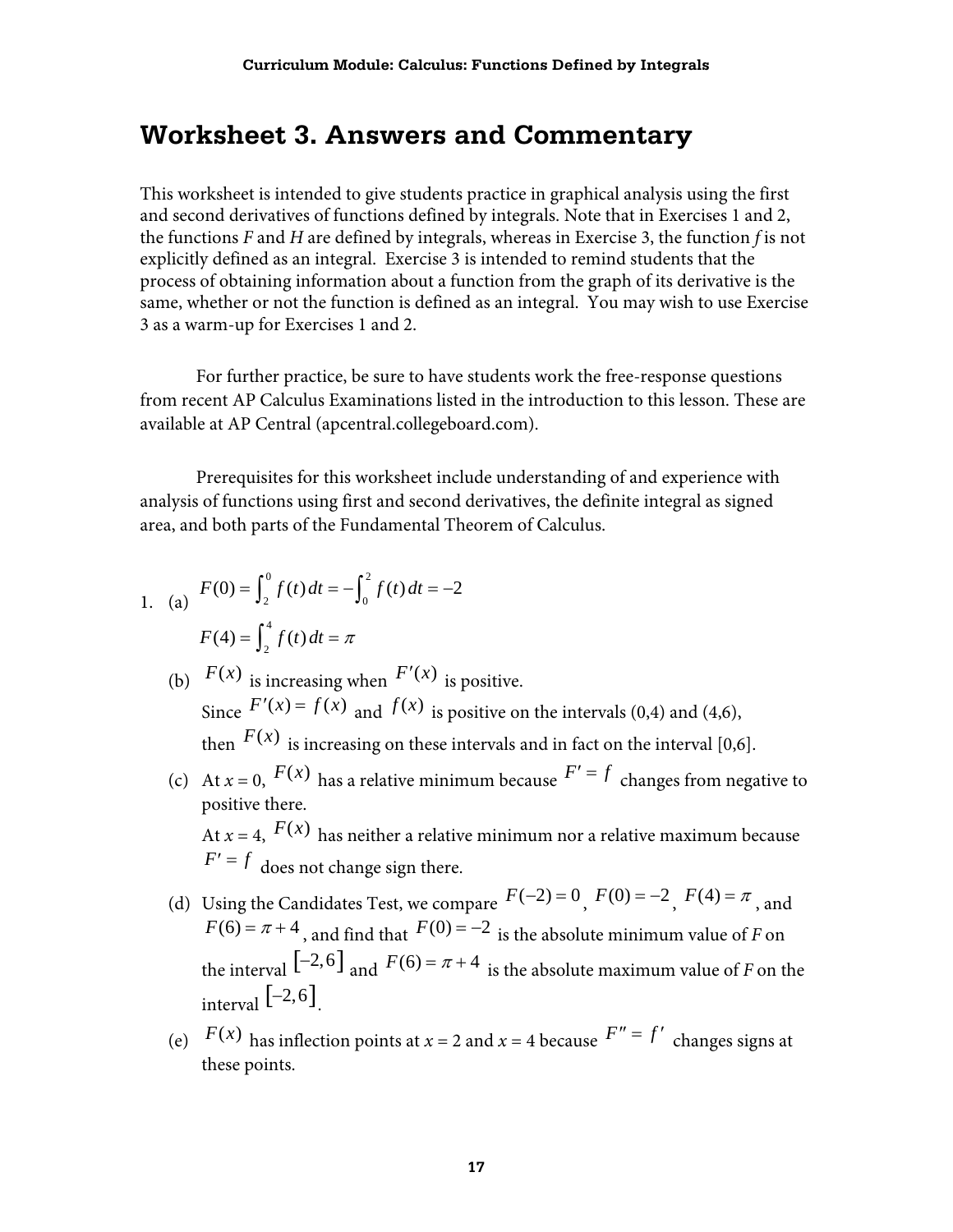- (f) The graph of  $F(x)$  is concave down on the interval (2, 4) because  $F'(x) = f(x)$ is strictly decreasing on this interval and  $F''(x) = f'(x)$  is defined there, or, equivalently, because  $F''(x)$  is negative on the interval.
- 2. (a.) Domain:  $[-7,3]$

Since *f* is defined on the interval  $[-5.5]$ , then  $-5 \le x + 2 \le 5$ , or  $-7 \le x \le 3$ . Another suitable method for determining the domain is to guess and check *x*values for which the integral can be found.

(b) Range:  $\left[ -8,0 \right]$ . In order to determine the range, find the absolute extreme values of  $H(x)$ . Note that  $x = -2$  is a critical number because  $H'(x) = f(x + 2) = 0$ when  $x + 2 = 0$  or  $x = -2$ . The candidates for the absolute extrema are *H*  $\left(-7\right)$ *H* $\left(-2\right)$ , and *H* $\left(3\right)$ . *H*(-7) =  $\int_0^{\infty} f(t) dt$  $\int_0^{-5} f(t) dt = -8$  is the absolute minimum value of *H*.

$$
H(-2) = \int_0^0 f(t) dt = 0
$$
  
is the absolute maximum value of H.  

$$
H(3) = \int_0^5 f(t) dt = -4.5
$$

- (c) There is a relative (and absolute) maximum value of 0 at  $x = -2$  because  $H'(x) = f(x+2)$  changes from positive to negative at  $x = -2$ . There are relative minimum values of  $-8$  at  $x = -7$  and  $-4.5$  at  $x = 3$  because  $H'(x) = f(x + 2)$  is positive for  $-7 < x < -2$  and negative for  $-2 < x < 3$ .
- 3. (a) Since  $f'$  is positive on the intervals (0,4) and (12,17],  $f$  is increasing on these intervals and in fact on the intervals [0, 4] and [12, 17].
	- (b) At  $x = 12$ , *f* has a relative minimum because  $f'$  changes from negative to positive there. Note that *f* also has a relative minimum at  $x = 0$  since  $f'$  is positive on the interval (0,4).
	- (c) The graph of *f* is concave up on the intervals (0, 2), (8, 12) and (12, 17) because  $f'$  is strictly increasing there and  $f''$  is defined there, or, equivalently, because  $f''$  is positive there.
	- (d) The slope of the graph of  $f'$  is not defined at  $x = 4$  and  $x = 12$ .
	- (e) There are inflection points at  $x = 2$  and  $x = 8$  because the slope of the graph of  $f'$ changes signs there. That is,  $f''$  changes signs there.
	- (f)  $f(4)$  is the maximum value of *f*. The candidates are  $x = 4$  and  $x = 17$ . By the Candidates Test, if  $f(0) = C$ , then  $f(4) = C + 2\pi$  and